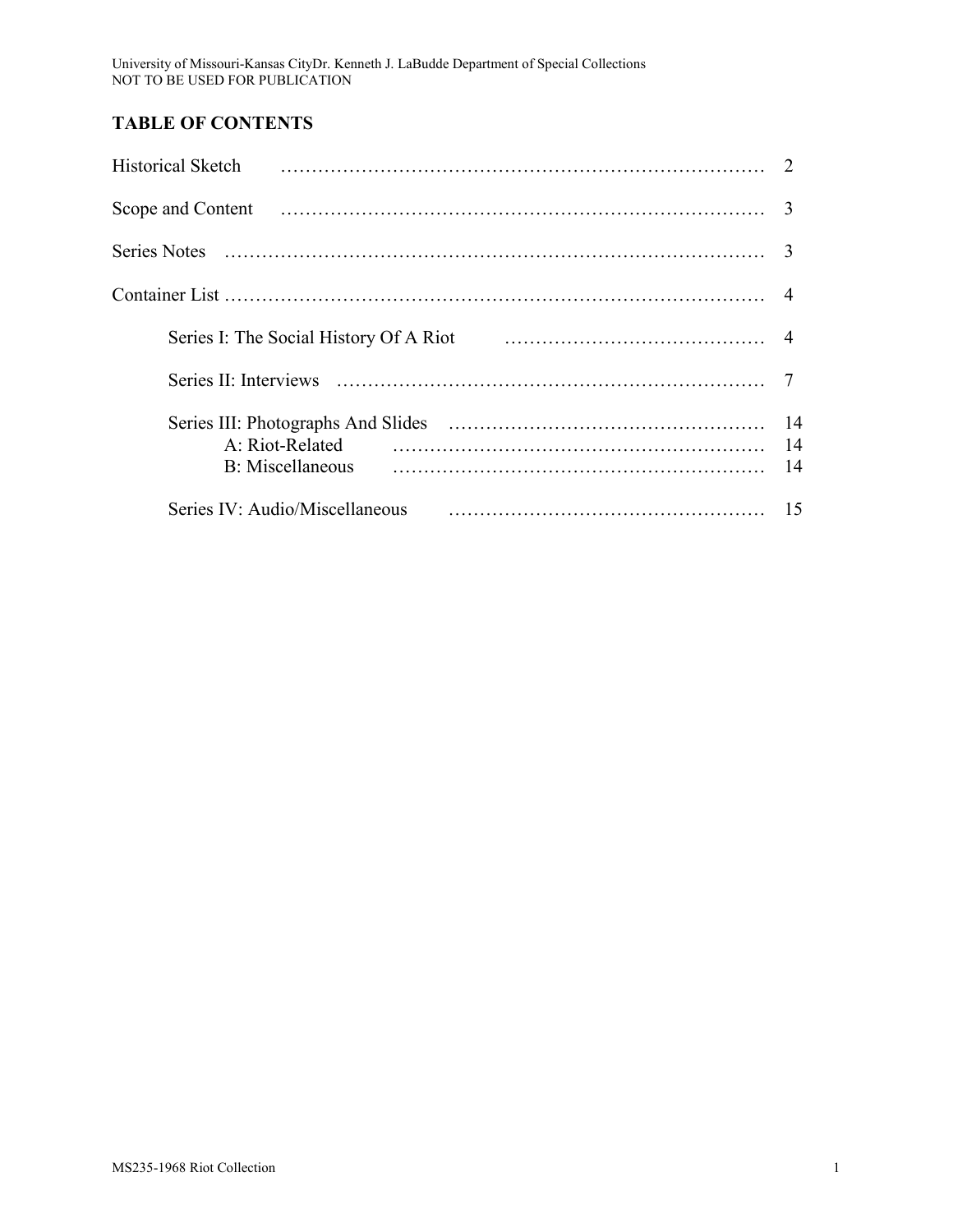## **HISTORICAL SKETCH**

Following the assassination of Dr. Martin Luther King, Jr. on April 4, 1968, memorials were planned for the following weekend. That weekend, various elected officials and members of the Board of Education met to discuss whether public schools would be closed for Dr. King's funeral on Tuesday, April 9. The administration for Kansas City, Kansas Public Schools elected to cancel classes for the day, while James Hazlett, Superintendent of Kansas City, Missouri Public Schools decided that schools would remain open.

In protest, students from Lincoln, Manual, Paseo, and Central High Schools organized a walk out for the morning of April 9. Students initially marched toward the Board of Education, but changed plans while regrouping at Parade Park after listening to several speakers, including Mayor Ilus Davis and Lee Bohannon of the Kansas City Chapter of the Black Panther Party. The students were joined early on by Herman Johnson (Chapter President of the NAACP), Bruce R. Watkins (Jackson County Circuit Clerk), Alvin Brooks (KCPS Department of Urban Education), and other members of the community at large. They eventually made their way to City Hall, where they listened to various speakers.

Police were present at all stages of the march and the rally at City Hall, forming barricades and armed with tear gas, billy clubs, rifles, and dogs. As tensions rose, a pop bottle was thrown over the police line, hitting an officer in the foot, at which point the police proceeded to gas, beat, and arrest students and community members.

Students who had managed to make it out of the chaos at City Hall were regrouping at Holy Name Church when again, they were gassed by police. The next two days would see a series of disturbances, including gassings at Lincoln High School, the calling of the National Guard, the institution of Kansas City's first ever curfew, and culminating with the shootings at the Byron Hotel. When the events had finally settled down, much of the Prospect neighborhood had been razed to the ground in a night of fires, damages exceeded 4 million dollars (the equivalent of 29 million in 2020 dollars) and six people had been killed.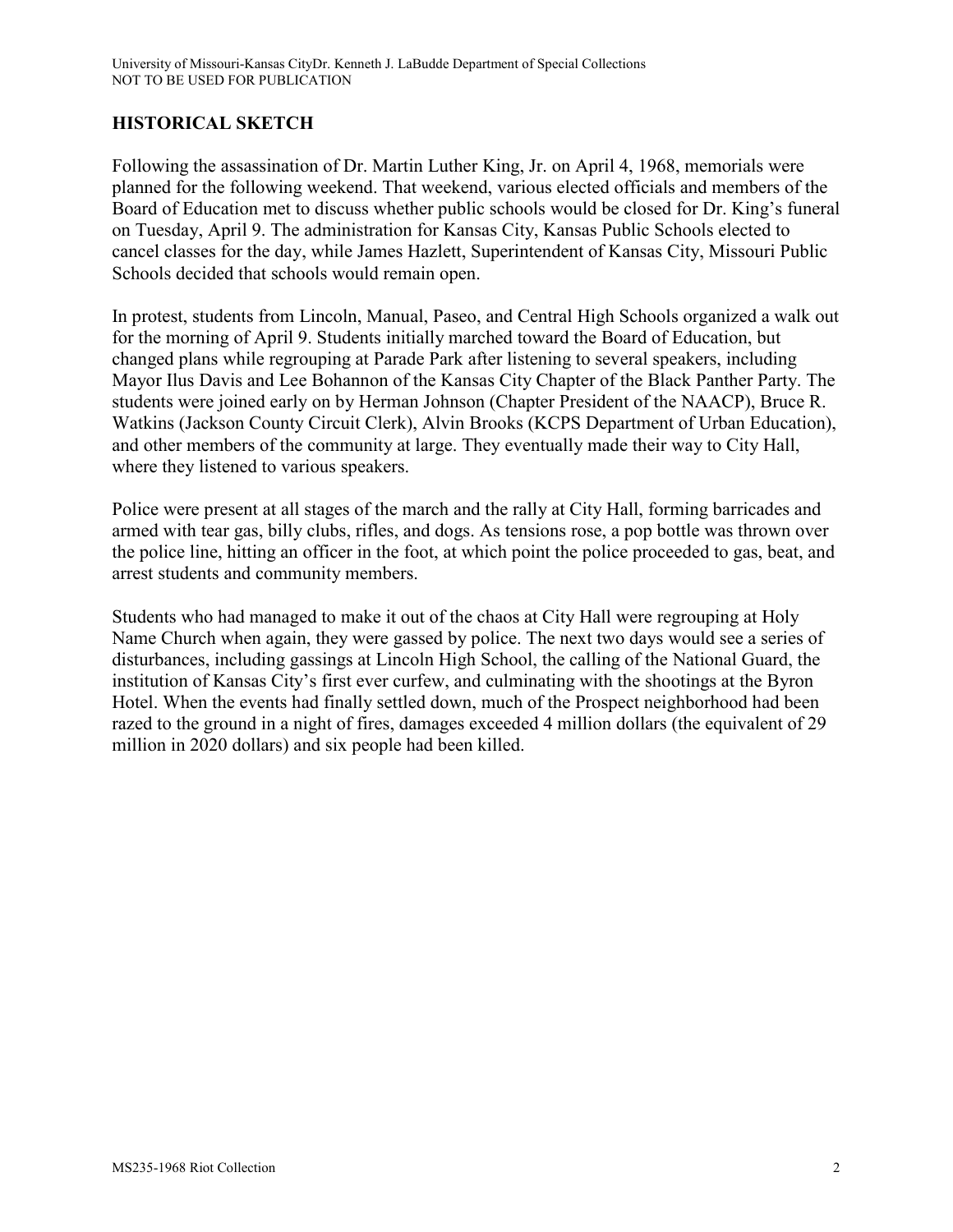# **SCOPE AND CONTENT**

The 1968 Riot Collection was a gift of Dr. Joseph Hughey in January 2013. The collection contains the results of a large grant-funded research project on the social history of the civil disturbance in Kansas City after the death of Dr. Martin Luther King, Jr. This includes a complete manuscript of *The Social History of a Riot: Kansas City, Missouri, April 9-13, 1968* by Robert Bechtel and Charles Wilkinson and transcripts from 51 of the interviews conducted for that book-length study. In addition, materials include slides, photos, audio recordings of police dispatches, interviews, and radio broadcasts.

## **SERIES NOTES**

## **SERIES I: THE SOCIAL HISTORY OF A RIOT**

Box 1, Folders 1-27; includes a full typed manuscript of the book-length study on the Kansas City Riot by Robert Bechtel and Charles Wilkinson for the Greater Kansas City Mental Health Foundation.

## **SERIES II: INTERVIEWS**

Box 1, Folders 28-36; includes Transcripts and Notes from 51 interviews with 50 different individuals. These conversations provided material for *The Social History of a Riot*, and present multiple viewpoints regarding the exact events of April 1968.

## **SERIES III: PHOTOGRAPHS AND SLIDES**

Box 1, Folders 37-44; includes 159 photographs, 210 slides, and negatives.

## **SERIES IV: AUDIO/MISCELLANEOUS**

Box 2; includes cassette tapes of police dispatch recordings and interviews, tape reels of radio broadcasts from the Uprising, four business cards, and a memo.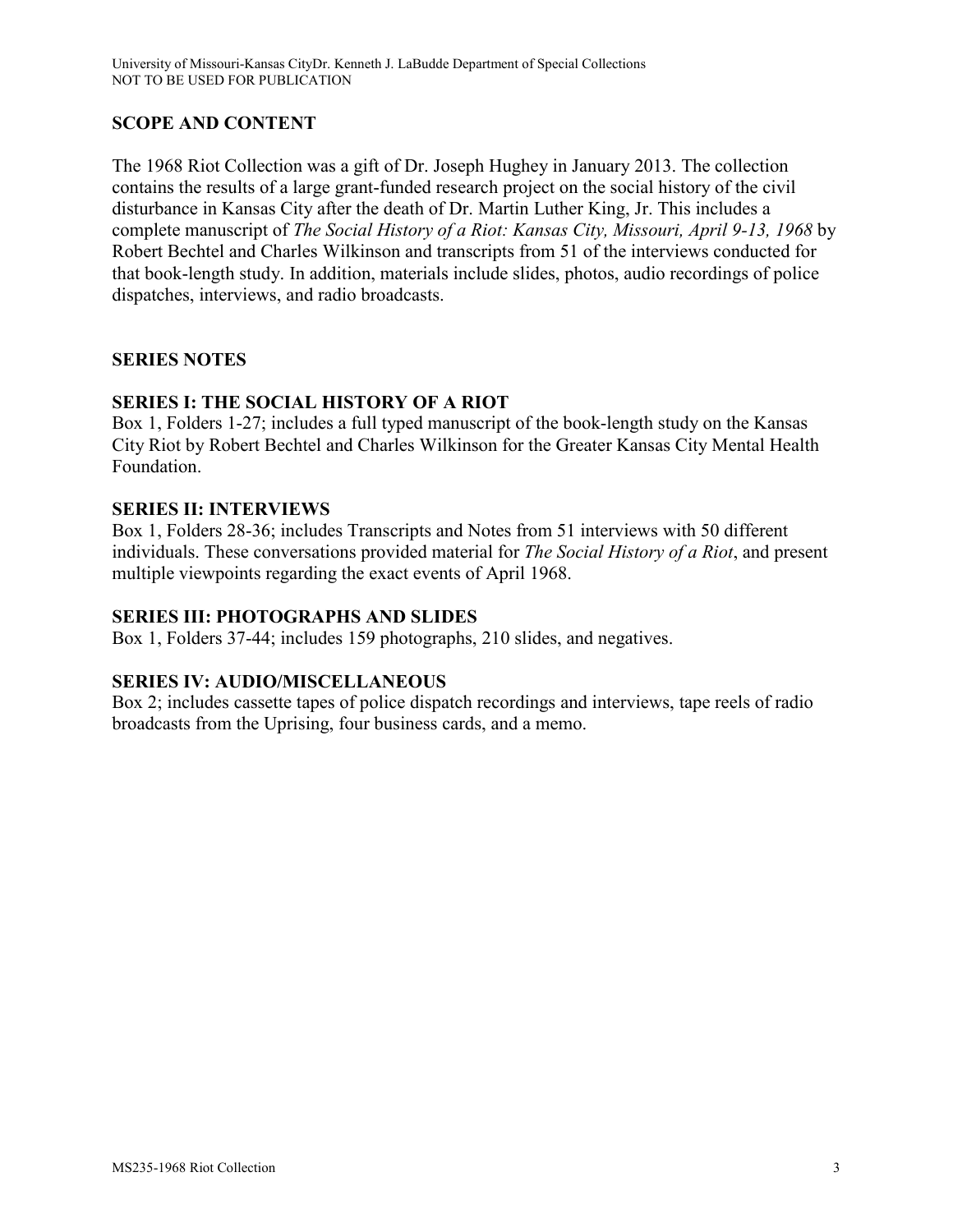University of Missouri-Kansas CityDr. Kenneth J. LaBudde Department of Special Collections NOT TO BE USED FOR PUBLICATION **Box Folder Description**

## **CONTAINER LIST**

# **SERIES I: THE SOCIAL HISTORY OF A RIOT**

| Box | Folder         | <b>Description</b>                                                                                                                                                                                          |
|-----|----------------|-------------------------------------------------------------------------------------------------------------------------------------------------------------------------------------------------------------|
|     |                | The Social History of a Riot: Kansas City, Missouri, April 9-13, 1968<br>- By Robert B. Bechtel and Charles B. Wilkinson, Copyright 1971,<br>Greater Kansas City Mental Health Foundation, Kansas City, MO. |
|     |                | - Complete and Unabridged Manuscript, revised September 1971.                                                                                                                                               |
|     |                | - Written with Research Grant from the Public Health Service, National                                                                                                                                      |
|     |                | Institute of Health, from May 1968 to January 1971.                                                                                                                                                         |
| 1   | $\mathbf{1}$   | <b>Title Page</b> – pp. i-ia, Preface – pp. ii-iv, Table of Contents – pp. v-xiv,                                                                                                                           |
|     |                | List of Tables and Figures – $pp. xv-xvi$ , Introduction – $pp. 1-28$<br>(Typed Manuscript, 45 pp.).                                                                                                        |
|     | $\overline{2}$ | Chapter One: Background to Violence - pp. 29-82 (Typed Manuscript,                                                                                                                                          |
|     |                | 61 pp.).                                                                                                                                                                                                    |
|     | 3              | Chapter Two: The Swope Park Prelude (Incident at Swope Park, p.                                                                                                                                             |
|     |                | 83/Riot Control Training, p. 91/Comparison of 1967 and 1968                                                                                                                                                 |
|     |                | Rumors, p. 92) - pp. 83-103 (Typed Manuscript, 21pp.).                                                                                                                                                      |
|     | $\overline{4}$ | <b>Chapter Three: The Preliminary Incidents (Juvenile Court, p.</b>                                                                                                                                         |
|     |                | 104/April 4, Thursday, p. 105/April 5, Friday, p. 107/April 6,                                                                                                                                              |
|     |                | Saturday, p. 115/April 7, Sunday, p. 119/April 8, Monday, p. 121)                                                                                                                                           |
|     |                | $-$ pp. 104-126 (Typed Manuscript, 23 pp.).                                                                                                                                                                 |
|     | 5              | <b>Chapter Four: The High School Marches</b> – pp. 127-162 (Typed                                                                                                                                           |
|     |                | Manuscript, 36 pp.).                                                                                                                                                                                        |
|     | 6              | <b>Chapter Five: The Steps of City Hall</b> – pp. 163-205 (Typed Manuscript,                                                                                                                                |
|     |                | 43 pp.).                                                                                                                                                                                                    |
|     |                | - pp. 192-194 relate the story of Father Warner and Father Fly in                                                                                                                                           |
|     |                | Photographs [105, 113, 114, 119, 124, 126, 127, 128, and 130].                                                                                                                                              |
|     | $\tau$         | <b>Chapter Six: The Dance at Holy Name Church</b> – pp. 206-219 (Typed                                                                                                                                      |
|     |                | Manuscript, 14 pp.).                                                                                                                                                                                        |
|     | 8              | Chapter Seven: Afternoon and Evening of the Ninth (Car Caravans, p.                                                                                                                                         |
|     |                | 220/Making the Decision to Hold School, p. 224/Buses as Targets,                                                                                                                                            |
|     |                | p. 227/Resident's Diary, p. 229/Property Damage, p.                                                                                                                                                         |
|     |                | 232/Television Program, p. 234/Looting, p. 236/Decision to Set                                                                                                                                              |
|     |                | Curfew, p. 239/M.I.C.A.'s Role, p. 241/Crowds and More Looting,                                                                                                                                             |
|     |                | p. 246/National Guard is Sent in, p. 249/Police Shoot Looters, p.                                                                                                                                           |
|     |                | $(252)$ – pp. 220-257 (Typed Manuscript, 38 pp.).                                                                                                                                                           |
|     | 9              | Chapter Eight: Lincoln High School (Records from Police Tapes, p.                                                                                                                                           |
|     |                | 259/Police, Student and Teacher Version, p. 265/Behavior at Other                                                                                                                                           |
|     |                | Schools, p. 282/Aftermath at Lincoln High, p. 283/Students Leave                                                                                                                                            |
|     |                | Stadium, p. 286/Further Behavior at Other Schools that Day, p.                                                                                                                                              |
|     |                | 290/School Board Meeting, p. 292/In Other Parts of the City, p.                                                                                                                                             |
|     |                | 293) – pp. 258-297 (Typed Manuscript, 40 pp.).                                                                                                                                                              |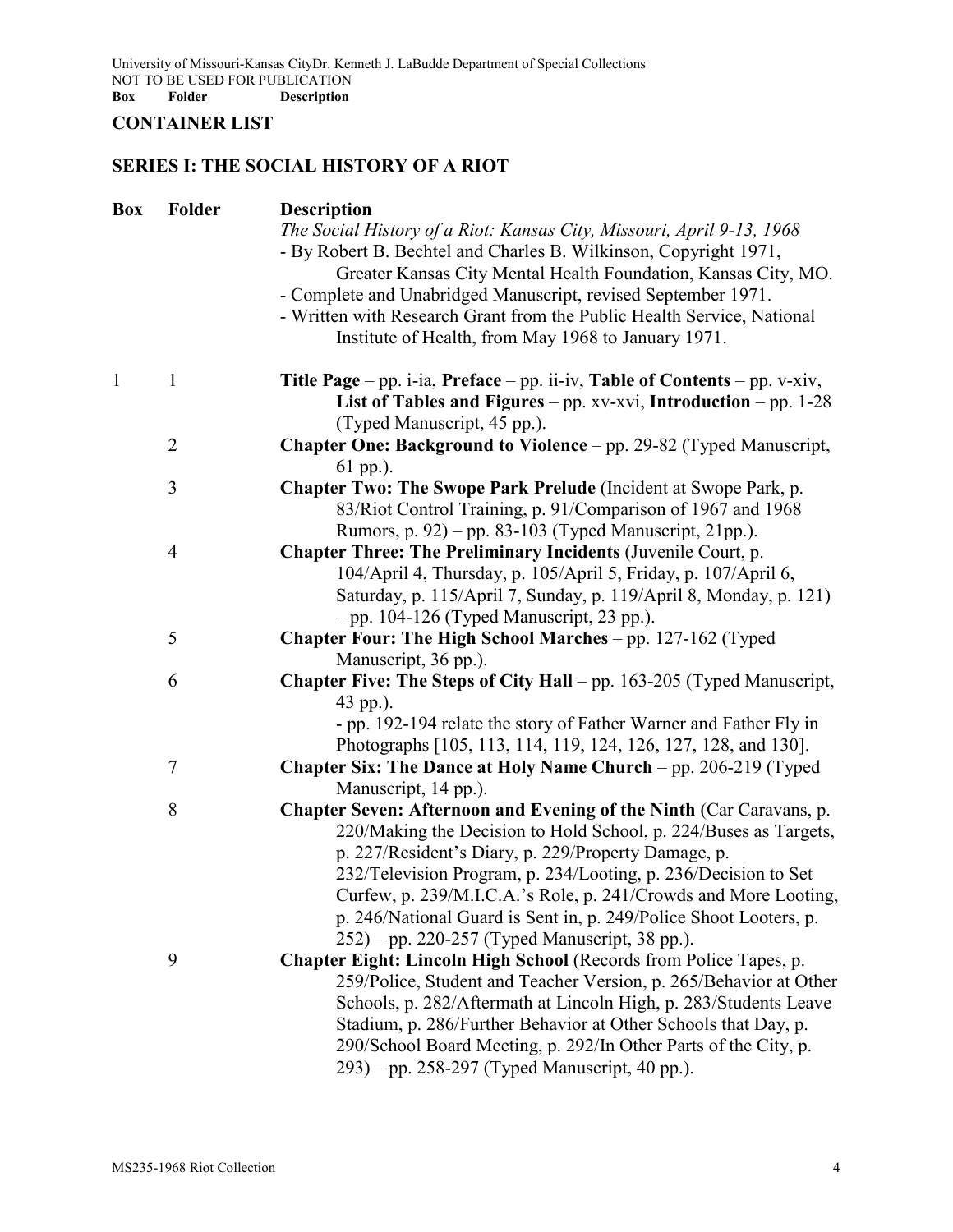| 1 | 10 | <b>Chapter Nine: Events of Wednesday Afternoon and Evening (Late</b>       |
|---|----|----------------------------------------------------------------------------|
|   |    | Curfew Announcement, p. 298/Rumors and Reports, p. 300/Rock                |
|   |    | and Bottle Throwing, p. 302/Events Without Pattern, p. 303/Radio           |
|   |    | Code Numbers Confused, p. 305/Students Gather at Stadium, p.               |
|   |    | 306/Restaurant Meeting, p. 313/Scattered Incidents, p. 315) – pp.          |
|   |    | 298-316 (Typed Manuscript, 19 pp.).                                        |
|   | 11 | <b>Chapter Ten: Peak of Violence: The Byron Hotel (The Byron Hotel)</b>    |
|   |    | Scene, p. 317/A Witness Account, p. 334) – pp. 317-337 (Typed              |
|   |    | Manuscript, 21 pp.).                                                       |
|   | 12 | <b>Chapter Eleven: Night of Fires</b> (The Last Fatality, p. 338/Fires and |
|   |    | Sniping, p. 339/Shots Fired From Cars, p. 352) - pp. 338-354               |
|   |    | (Typed Manuscript, 17 pp.).                                                |
|   | 13 | Chapter Twelve: City Under Control (The Governor Arrives, p.               |
|   |    | 355/Rumors Persist, p. 358/Official City Response, p. 361/Out on           |
|   |    | the Streets, p. 365/Armed Men in Abundance, p. 377/Crowds –                |
|   |    | Reverent and Curious, p. 381/Minor Inconveniences of the Riot, p.          |
|   |    | 383/Fires, Threats of Fire and Fire-Bombing, p. 385/Fewer                  |
|   |    | Caravans, p. 391/Fewer Looters and Prowlers, p. 392/Dealing with           |
|   |    | Curfew Violators, p. 396/Returning to Normal Operations, p. 397)           |
|   |    | $-$ pp. 355-397 (Typed Manuscript, 43 pp.).                                |
|   | 14 | Chapter Thirteen: Tapering Off (Suspicious Vehicles, p. 398/Gunshots,      |
|   |    | p. 399/Carrying Weapons, p. 408/Looting and Prowlers, p.                   |
|   |    | 413/Fires, p. 419/Inspection Stops, p. 424/Rock Throwing, p.               |
|   |    | 427/Care-Taking Logistics, p. 428/Brutality Complaint, p.                  |
|   |    | 432/Comparison with Other Cities, p. 436/ Fair Housing Action, p.          |
|   |    | 436) – pp. 398-437 (Typed Manuscript, 40 pp.).                             |
|   | 15 | Chapter Fourteen: The Curfew Lifted (Gunshots, p. 438/Armed                |
|   |    | Persons, p. 441/Prowlers and Looters, p. 444/Crowds, p.                    |
|   |    | 450/Domestic Calls, p. 452/Fire Bombing, p. 455/Police                     |
|   |    | Frustrations, p. 457/April 14 <sup>th</sup> , p. 463) – pp. 438-471 (Typed |
|   |    | Manuscript, 34 pp.).                                                       |
|   | 16 | Chapter Fifteen: Immediate Aftermath (Damages, p. 473/Arrests, p.          |
|   |    | 476/Assignment of Black Officers, p. 478/Public Protests and               |
|   |    | Praises, p. 478/Public Defenses and Remedies, p. 506/The                   |
|   |    | Coordination of Agencies, p. 516/The Mayor's Riot Commission,              |
|   |    | p. 524/The State vs. City Schism, p. 541/The Polarization of               |
|   |    | Attitudes, p. 544/The Pride of Kansas City, Kansas, p. 547) – pp.          |
|   |    | 472-551 (Typed Manuscript, 80 pp.).                                        |
|   | 17 | Chapter Sixteen: Long Term Aftermath (Part I – Conditions, p. 552/A        |
|   |    | - Human Relations and Public Accommodations, p. $553/1 - City$             |
|   |    | Department of Human Relations, p. 554/2 – Jackson County Civil             |
|   |    | Rights Commission, p. 556 $a/3$ – The Missouri Human Rights                |
|   |    | Commission, p. $557/B$ – Housing, p. $561/C$ – Employment, p.              |
|   |    | 564/D – School Segregation, p. 572/E – Police-Community                    |
|   |    | Relations; $1 -$ Office of Citizen Complaints, p. 578/Part II – Social     |
|   |    | Changes and Failures of Social Change; A – Rise of Black Youth             |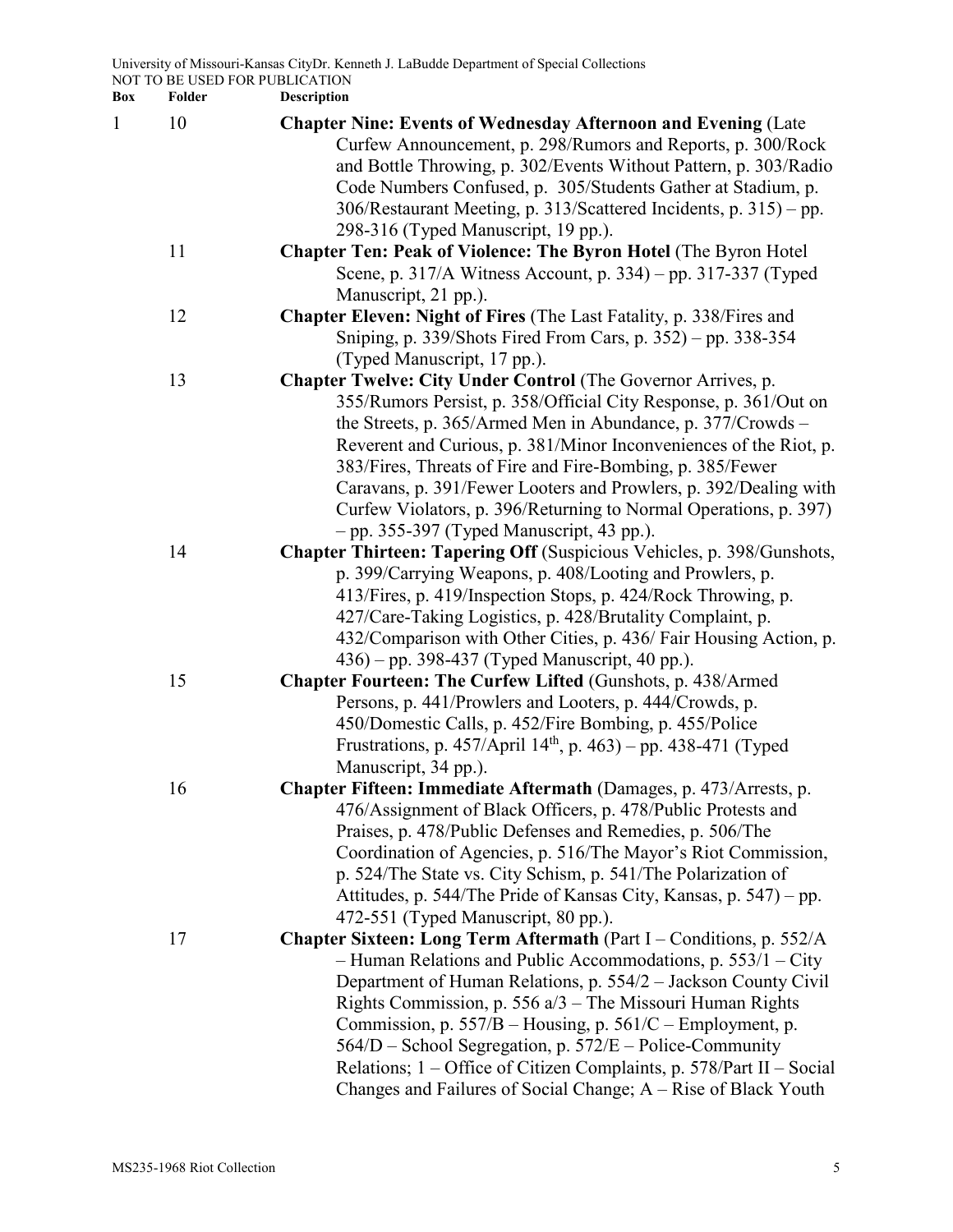|   |          | Organizations, p. 590/1 – Soul, Inc., p. 592/2 – Black Youth of<br>America, p. 598/3 – Black Panthers, p. 605/B – The Efforts of<br>Black Adult Organizations, p. 615/1 – Black Economic Union, p.<br>616/2 – Methodist Inner City Parish, p. 618/3 – Metropolitan Inter-<br>Church Agency, p. 619/4 – Mid-City Community Congress, p.<br>$621/H$ uman Resources Corporation/C – Responses to the Mayor's<br>Riot Commission Recommendations; $1 -$ School Board, p. 629/2 -<br>City Government, p. $632/D$ – Summary, p. $634$ ) – pp. 552-636<br>(Typed Manuscript, 88 pp.). |
|---|----------|--------------------------------------------------------------------------------------------------------------------------------------------------------------------------------------------------------------------------------------------------------------------------------------------------------------------------------------------------------------------------------------------------------------------------------------------------------------------------------------------------------------------------------------------------------------------------------|
| 1 | 18       | Chapter Seventeen: Conclusions (Part I - The Kansas City Riot as a                                                                                                                                                                                                                                                                                                                                                                                                                                                                                                             |
|   |          | Specimen; $A - Classification$ ; $1 - Phases$ , $p. 637/B - Immediately$                                                                                                                                                                                                                                                                                                                                                                                                                                                                                                       |
|   |          | Causes, p. $643/1$ – The Assassination of Martin Luther King; 2 –                                                                                                                                                                                                                                                                                                                                                                                                                                                                                                              |
|   |          | The Decision to Hold School, p. $644/3$ – Police Response, p. $646/4$                                                                                                                                                                                                                                                                                                                                                                                                                                                                                                          |
|   |          | $-$ Summary, p. 648/Part II – Theoretical Implications, p. 649/A –                                                                                                                                                                                                                                                                                                                                                                                                                                                                                                             |
|   |          | The Riot as a Conversion Experience, p. $650/C$ – The Function of                                                                                                                                                                                                                                                                                                                                                                                                                                                                                                              |
|   |          | Conflict in the Riot, p. $655/D$ – The Response to Western                                                                                                                                                                                                                                                                                                                                                                                                                                                                                                                     |
|   |          | Civilization, p. 659/E - More Dangerous Games Than Riots, p.                                                                                                                                                                                                                                                                                                                                                                                                                                                                                                                   |
|   |          | 663) – pp. 637-671 (Typed Manuscript, 38 pp.).                                                                                                                                                                                                                                                                                                                                                                                                                                                                                                                                 |
|   | 19       | References - pp. 672-681 (Typed Manuscript, 10 pp.).                                                                                                                                                                                                                                                                                                                                                                                                                                                                                                                           |
|   | 20       | Appendix A: Caravans of Cars - pp. 684-687 [there are no pages 682                                                                                                                                                                                                                                                                                                                                                                                                                                                                                                             |
|   |          | and 683] (Typed Manuscript, 4 pp.).                                                                                                                                                                                                                                                                                                                                                                                                                                                                                                                                            |
|   | 21       | Appendix B: The Law Regarding Civil Disturbances – pp. 688-702                                                                                                                                                                                                                                                                                                                                                                                                                                                                                                                 |
|   |          | (Typed Manuscript, 15 pp.).                                                                                                                                                                                                                                                                                                                                                                                                                                                                                                                                                    |
|   | 22<br>23 | Appendix C: Arrest Data – pp. 703-708 (Typed Manuscript, 6 pp.).                                                                                                                                                                                                                                                                                                                                                                                                                                                                                                               |
|   |          | Appendix D: Kansas City, Missouri, Police Department Procedural<br><b>Instruction: Mass Disturbance Control Procedure, September</b>                                                                                                                                                                                                                                                                                                                                                                                                                                           |
|   |          | 25, 1967 – pp. 709-748 (Typed Manuscript, 40 pp.).                                                                                                                                                                                                                                                                                                                                                                                                                                                                                                                             |
|   | 24       | Appendix E: Report from the City Manager on the Economic                                                                                                                                                                                                                                                                                                                                                                                                                                                                                                                       |
|   |          | <b>Implications of the Civil Disorder in Kansas City – pp. 749-767</b>                                                                                                                                                                                                                                                                                                                                                                                                                                                                                                         |
|   |          | (Typed Manuscript, photocopied, 19 pp.); Appendix F: Letter                                                                                                                                                                                                                                                                                                                                                                                                                                                                                                                    |
|   |          | from Robert W. MacNeven to Mr. James A Hazlett, March 28,                                                                                                                                                                                                                                                                                                                                                                                                                                                                                                                      |
|   |          | $1968$ – pp. 768-769 (Typed Manuscript, photocopied, 2 pp.);                                                                                                                                                                                                                                                                                                                                                                                                                                                                                                                   |
|   |          | Appendix G: Sixteenth Annual Report on the Progress of                                                                                                                                                                                                                                                                                                                                                                                                                                                                                                                         |
|   |          | Desegregation in the Kansas City Public Schools, October 16,                                                                                                                                                                                                                                                                                                                                                                                                                                                                                                                   |
|   |          | 1970 – pp. 770-775 (Typed Manuscript, 7 pp.).                                                                                                                                                                                                                                                                                                                                                                                                                                                                                                                                  |
|   | 25       | <b>Footnotes</b> – pp. 776-790 (Typed Manuscript, 18 pp.).                                                                                                                                                                                                                                                                                                                                                                                                                                                                                                                     |
|   | 26       | Tables, Maps, and Notes - (Typed, Printed, and Handwritten                                                                                                                                                                                                                                                                                                                                                                                                                                                                                                                     |
|   |          | Manuscripts, 28 pp.).                                                                                                                                                                                                                                                                                                                                                                                                                                                                                                                                                          |
|   | 27       | A Study of the 1968 Riot, Kansas City, Missouri (Excerpts to be used as                                                                                                                                                                                                                                                                                                                                                                                                                                                                                                        |
|   |          | exhibit) (Typed Manuscript, photocopied, 33 pp.).                                                                                                                                                                                                                                                                                                                                                                                                                                                                                                                              |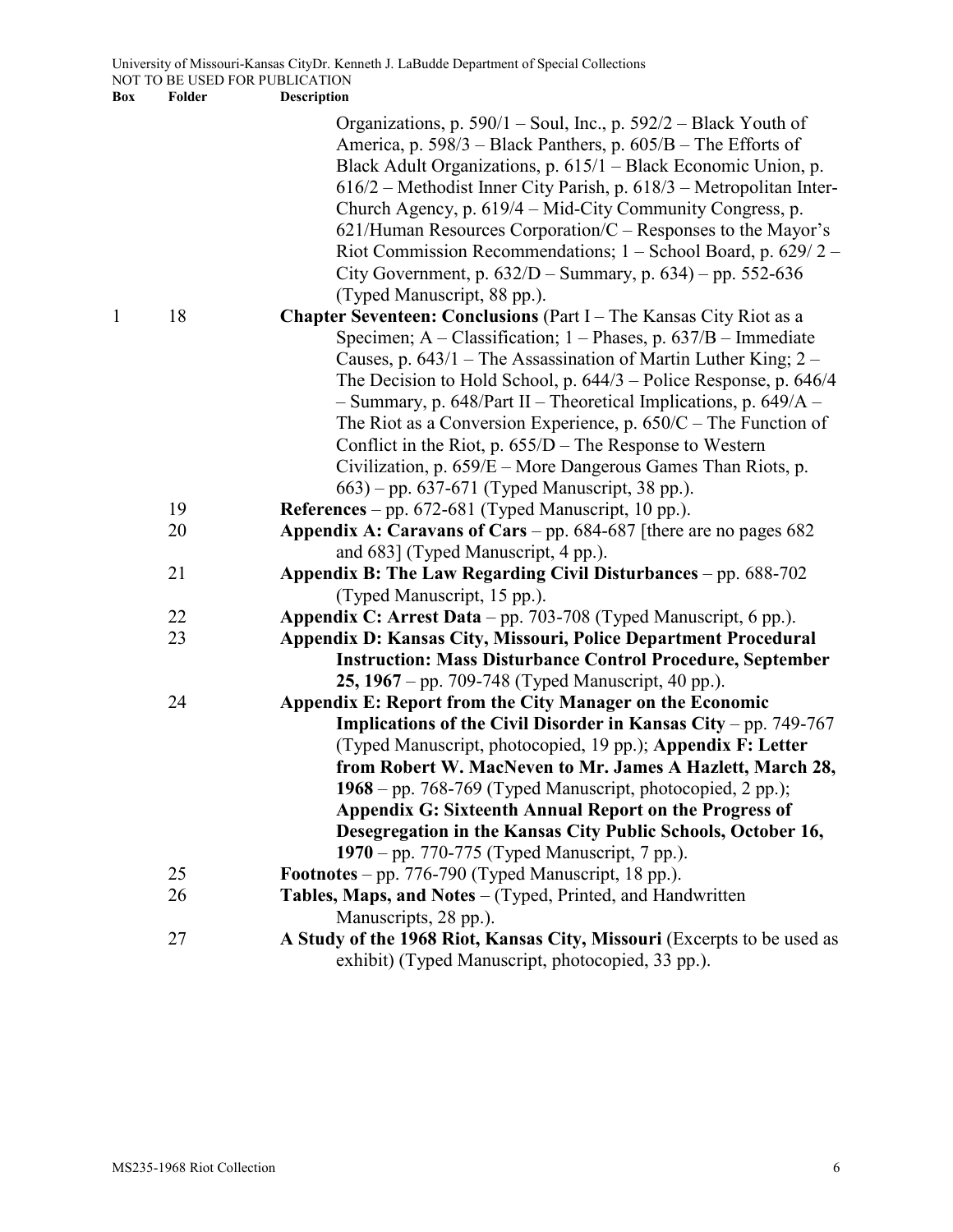University of Missouri-Kansas CityDr. Kenneth J. LaBudde Department of Special Collections NOT TO BE USED FOR PUBLICATION **Box Folder Description**

# **SERIES II: INTERVIEWS**

| Box          | Folder | <b>Description</b>                                                                                                                                                                                                                                                                                                                                                                                                                                                                             |
|--------------|--------|------------------------------------------------------------------------------------------------------------------------------------------------------------------------------------------------------------------------------------------------------------------------------------------------------------------------------------------------------------------------------------------------------------------------------------------------------------------------------------------------|
|              |        | [Note: Many of these interviews contain profanity and racially insensitive<br>language.]                                                                                                                                                                                                                                                                                                                                                                                                       |
| $\mathbf{1}$ | 28     | - Index (Typed Manuscript with Handwritten Notes, 2 pp.).<br>- Anonymous – Taped Interview with Robert Bechtel and Kenneth King<br>(Typed Manuscript, 29 pp.). The four anonymous interviewees<br>were students who participated in the marches on April 9, and here<br>describe the events of that day, including the outbreak of violence<br>at City Hall. They provide contextual accounts of encounters with<br>police, and go on to describe the events of the days following April<br>9. |
|              |        | - Larry Agnew – Notes from an interview (Handwritten Manuscript, 5<br>pp.). At the time of the Uprising, Agnew worked for the regional<br>Health and Welfare Council, and was in charge of setting up the<br>Mayor's Council on Youth Opportunity for the City Manager's<br>office.                                                                                                                                                                                                            |
|              |        | <b>- Judge Berry</b> – Notes from an interview (Handwritten Manuscript, 1 p.).<br>Berry held his court in session on April 9-12 to preside over felony<br>crimes related to the Uprising.                                                                                                                                                                                                                                                                                                      |
|              |        | - Rev. James Blair – Taped Interview with Ron Horn, March 6, 1969<br>(Typed Manuscript, 13 pp.). Rev. Blair was one of many church<br>and NAACP leaders that were gathered to form strategies to figure<br>out how to keep the peace.                                                                                                                                                                                                                                                          |
|              |        | - Rev. James Blair – Notes from an interview, March 27, 1969 (Typed<br>Manuscript, 3 pp.). Rev. Blair describes some of the meetings held<br>by church leaders and local groups.                                                                                                                                                                                                                                                                                                               |
|              |        | - John Blinn - Notes from an interview (Typed and Handwritten<br>Manuscript, 4 pp.). Blinn was a theological student at St. Paul's.<br>He was involved in efforts along with other seminary students to<br>patrol different areas of the city.                                                                                                                                                                                                                                                 |
|              | 29     | - Rev. Richard Blount - Notes from an interview with Jeanie Meyer,<br>September 1969 (Typed Manuscript, 7 pp.). Rev. Blount was the<br>pastor of a Methodist church in North Kansas City during the time<br>of the Uprising. He was asked by MICA (Metropolitan Inter-<br>Church Agency) to serve in one of many groups consisting of a<br>legal aide, social worker, and minister, at local police precinct<br>stations to help those arrested.                                               |
| 1            | 29     | - Lucille [sic] Bluford – Notes from an interview (Typed Manuscript, 3<br>pp.). Lucile Bluford was the editor, owner, and publisher of The<br>Call newspaper in Kansas City from 1955-2003. Here she recounts<br>how on the afternoon of April 10 she attempted to pick up a KC<br>Call reporter from a police station.                                                                                                                                                                        |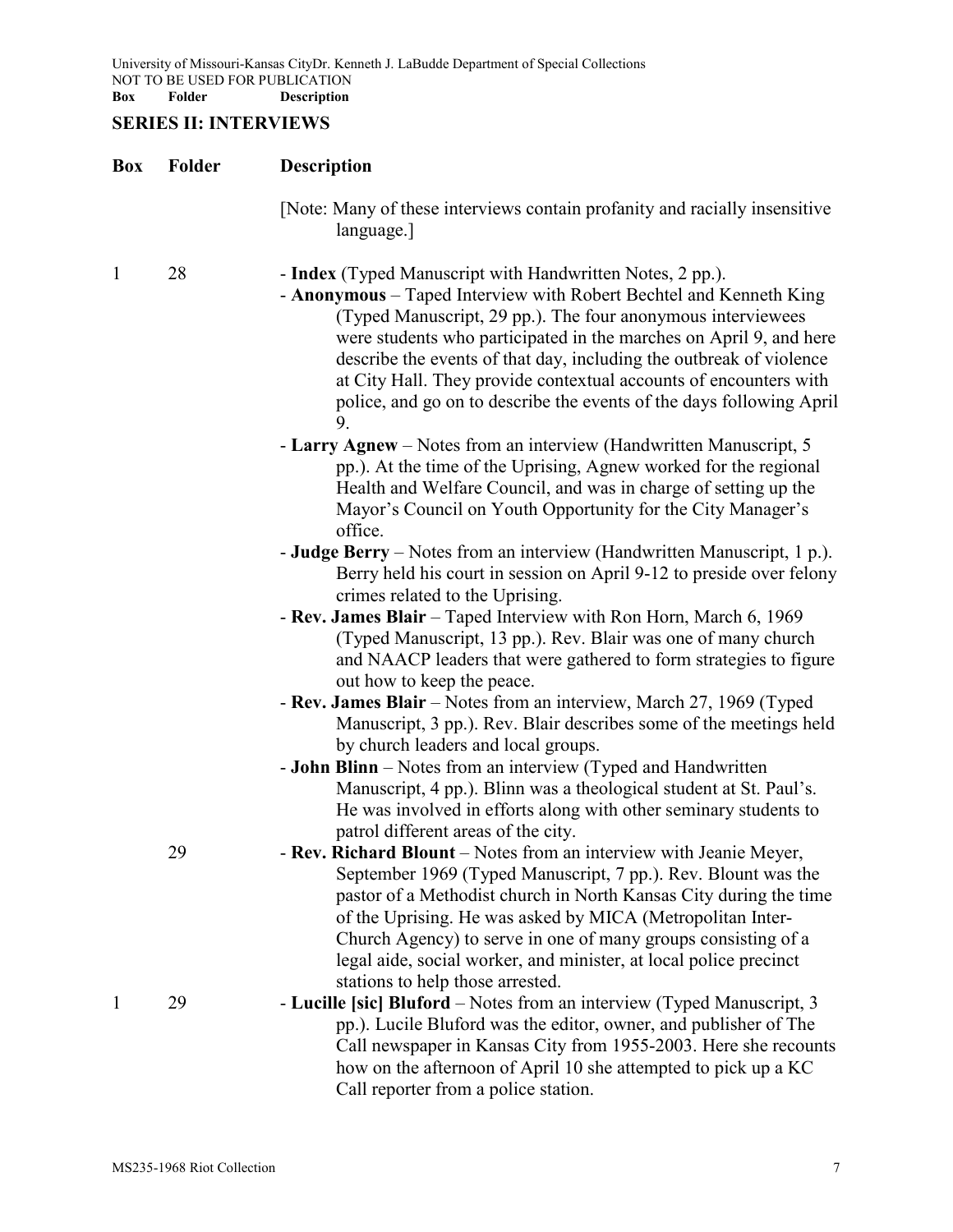- **Lee Bohannan** Taped Interview with Robert Bechtel, May 14, 1968 (Typed Manuscript, 30 pp.). Lee Bohannan (or "Lebo") was President of the Black Youth of America, and was present at the student march on the morning of April 9.
- **Lee Bohannan** Taped Interview with Robert Bechtel (Typed Manuscript, 30 pp.). This is a continuation of the interview above.
- 30 **Mr. Boxberger** Taped Interview with Jeanie Meyer (Typed Manuscript, 10 pp.). Boxberger appears to have been a local business owner forced to temporarily relocate because of the riots. In this conversation (which also includes a man named "Roy") he recollects the march from Lincoln to Central High Schools.
	- **Alvin Brooks** Taped Interview with Jeanie Meyer, January 10, 1969 (Typed Manuscript, 19 pp.). Brooks worked for the Kansas City Public Schools Department of Urban Education at the time of the Uprising, and recalls events from the initial student march through and beyond the gassings at City Hall.
	- **Carrie Carter** Taped Interview with Robert Bechtel, April 30, 1968 (Typed Manuscript, 12 pp.). At the time of the Uprising, Carter lived in an apartment building on  $30<sup>th</sup>$  and Prospect, and in this interview she recounts the evening of the Byron Hotel shooting (discussed in Chapter 10 of *The Social History of a Riot*); the hotel, no longer in existence, was located at 2941 Prospect.
	- **Ken Cooper** Interview with Robert Bechtel (Typed Manuscript with numerous corrections, 12 pp.). This interview focuses mainly on Soul, Inc.
	- **Sgt. Chapman** Notes from an interview with Jeanie Meyer, May 28, 1969 (Handwritten Manuscript, 3 pp.). Sgt. Chapman was on a helicopter patrol during the events of April 9, following all of the developments around the city.
	- **Dave Ebber** Notes from an interview (Typed Manuscript, 2 pp.). Ebber was a rookie policeman when the riots took place. These notes relay 2 incidents from that time.
- 1 30 **Paul Edwards** Notes from an interview (Handwritten Manuscript, 4 pp.). Edwards was the Coordinator of Intergovernmental Relations for Jackson County during the time of the Uprising.
	- 31 **Ted Ernst** Interview with Robert Bechtel, July 25, 1968 (Typed Manuscript, 35 pp.). This wide-ranging interview covers the events of the Uprising with a special focus on arrests by the police, ethical issues with the police-work at the time, and efforts by various organizations to aid and assist those arrested.
		- **John L. Frazier** Notes from an interview with Kenneth King (Typed Manuscript, 3 pp.). Frazier was a disc jockey for KPRS at the time of the Uprising, and these notes chronicle his efforts to divert young people from marching to City Hall, suggesting they attend the transport students to Holy Name Church via school busses.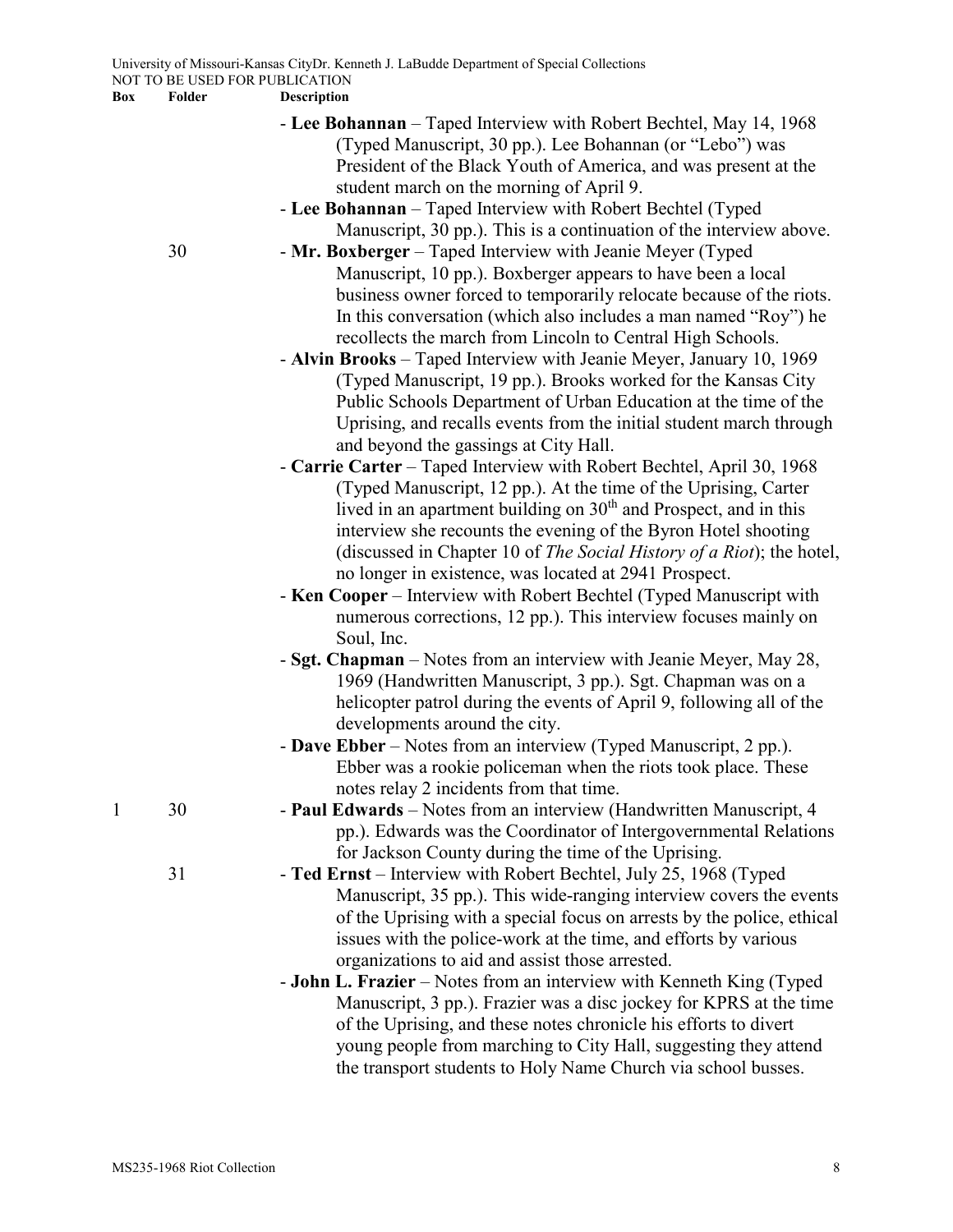**Description** 

|              |    | - Maj. Garrison and Sgt. Walter Parker – Interview with Jeanie Meyer,                      |
|--------------|----|--------------------------------------------------------------------------------------------|
|              |    | June 2, 1969 (Typed Manuscript, 27 pp.). These two police officers                         |
|              |    | were on duty during the time of the Uprising. They provide an                              |
|              |    | extensive account of the preparation for the event, as well as the                         |
|              |    | marches towards other schools.                                                             |
|              |    | - Ollie Gates – Notes from an interview with Kenneth King (Handwritten                     |
|              |    | Manuscript, 3 pp.). Ollie Gates was the owner of Gates BBQ at the<br>time of the Uprising. |
|              |    | - Rev. David Gray – Notes from an interview (Typed and Handwritten                         |
|              |    | Manuscript, 2 pp.). Gray was pastor at Pleasant Green Baptist                              |
|              |    | Church in Kansas City, KS, and a member of the Baptist                                     |
|              |    | Ministerial Union of Kansas City, KS. He, with the help of Bruce                           |
|              |    | R. Watkins, was involved in bringing young people to the Kansas                            |
|              |    | City Municipal Stadium during the Uprising.                                                |
|              | 32 | - Harry Hall – Taped Interview with Ron Horn (Typed Manuscript, 21)                        |
|              |    | pp.). Hall was a staff member of MICA (Metropolitan Inter-                                 |
|              |    | Church Agency) at the time of the Uprising. This interview                                 |
|              |    | chronicles his involvement with MICA's Communication Center                                |
|              |    | during the first days of the Uprising.                                                     |
| $\mathbf{1}$ | 32 | - James Hazlett – Notes from an interview (Handwritten Manuscript, 5                       |
|              |    | pp.). Hazlett was the Superintendent of the Kansas City School                             |
|              |    | District at the time of the Uprising. These notes chronicle the                            |
|              |    | decisions made by the school board regarding whether or not to                             |
|              |    | close the schools for Dr. Martin Luther King's funeral and                                 |
|              |    | subsequent days of unrest.                                                                 |
|              |    | - Keith Hinch <sup>1</sup> – Interview with Kenneth King, November 5, 1969                 |
|              |    | (Typed Manuscript, 13 pp.). He discusses the development of his                            |
|              |    | political ideologies over time, the formation of the Black                                 |
|              |    | Committee of 20 along with Bernard Powell and Lee Bohannon,                                |
|              |    | and how the Uprising affected both.                                                        |
|              |    | - Harold Holliday <sup>2</sup> – Notes from an interview with Ron Horn, March 30,          |
|              |    | 1969 (Typed Manuscript, 1 p.). These brief notes recollect the                             |
|              |    | decision-making process regarding whether or not to close the                              |
|              |    | schools on April 8 and 9.                                                                  |
|              |    | - Rev. A.L. Johnson – Taped interview with Ron Horn (Typed                                 |
|              |    | Manuscript, 12 pp.). Johnson discusses his response to Dr. King's                          |
|              |    | assassination, and his return to Kansas City after the Uprising had                        |
|              |    | already begun.                                                                             |
|              | 33 | - Herman A. Johnson – Official statement to the FBI, May 7, 1968                           |
|              |    | (Typed Manuscript, photocopied, 21 pp.). Johnson was the                                   |
|              |    | President of the Kansas City Chapter of the NAACP at the time of                           |
|              |    |                                                                                            |

<span id="page-8-1"></span><span id="page-8-0"></span><sup>&</sup>lt;sup>1</sup> At the time of the Uprising, Hinch was under Federal indictment for refusing induction into the Armed Forces in the Vietnam War. His trial, set for some time in April, was postponed for 30 days because of the Uprising. <sup>2</sup> This is likely Harold L. Holliday, Sr. (1918-1985), the first African-American graduate ('52) of what later became the UMKC School of Law and member of the Missouri House of Representatives. He was heavily involved in civil rights activism in Kansas City throughout his life.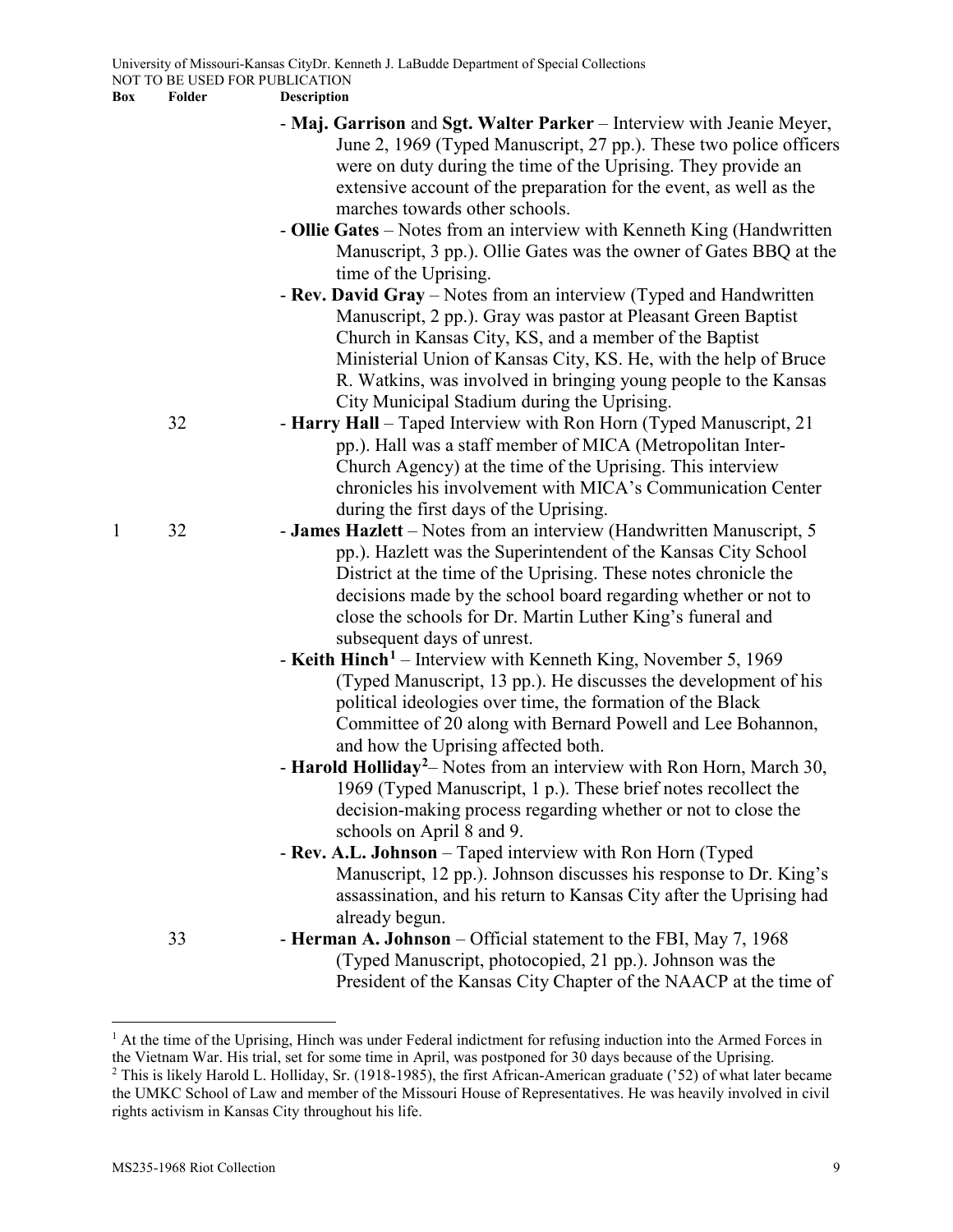| the Uprising. This transcribed statement contains a thorough     |  |  |
|------------------------------------------------------------------|--|--|
| account of the student march from Lincoln High School to Central |  |  |
| High School through the events at City Hall, which Johnson was   |  |  |
| helping to lead. He discusses meetings held by community         |  |  |
| members to address issues related to the Uprisings.              |  |  |

- **Herman A. Johnson** Taped Interview with Robert Bechtel, April 22, 1968 (Typed Manuscript, 29 pp.). This is a separate interview covering Johnson's account of the Uprising. Along with this transcript is a photocopy of an official interdepartmental communication in the KC police force defending the use of mace on the students, signed by Ptl. Ronald Canaday.
- **Curtis McClinton** Taped Interview with Robert Bechtel, October 1968 (May 3, 1968?) (Typed Manuscript, 45 pp.). McClinton was a Halfback for the Kansas City Chiefs from 1963-1969. McClinton details his and other local athletes' involvement in the events of the Uprising.
- 1 33 **Curtis McClinton** Taped Interview with Mr. Wright (Typed Manuscript, 2 pp.). This is a transcription of a brief phone conversation between Wright and McClinton.
	- 34  **Father McMullin** Notes from an interview (Typed Manuscript, 2 pp.). McMullin was pastor of Holy Name Church. He was present for the gassing at the church the night of April 9.
		- **R. McNeeven** Taped Interview with Jeanie Meyer (Typed Manuscript, 25 pp.). Mr. McNeeven was Assistant Superintendent of Human Relations for the School Board during the time of the Uprising.
		- **Sam Mann** Notes from an interview (Handwritten Manuscript, 5 pp.). Mann was a representative of MICA (Metropolitan Inter-Church Agency) at police stations on April 9 - 12 during the Uprising. These notes describe his experiences there, along with the processes and procedures used by police in regards to arrestees treatment, transportation, and confinement.
		- **Barney Myers** Notes from an interview, August 6, 1970 (Typed Manuscript, 2 pp.). Myers was Director of Liquor Control for Kansas City at the time of the Uprising. In these notes he recalls two meetings that took place between civil leaders -- including Lee Bohannon and Bernard Powell --and the Mayor.
		- **Ptl. Pinter** Notes from an interview (Handwritten Manuscript, 2 pp.). Pinter was on police sniper detail on Thursday, April 11. These notes contain accounts of two incidents during that time, as well as a 3 pp. photocopy of a typed transcript of the police radio activity for the first of the two incidents described.
		- **Rev. John Preciphs** Taped Interview with Jeanie Meyer, January 17, 1969 (Typed Manuscript, 5 pp.). Rev. Preciphs describes the meetings and preparation for the Memorial March in honor of Dr. Martin Luther King the weekend preceding the student walkout of April 9.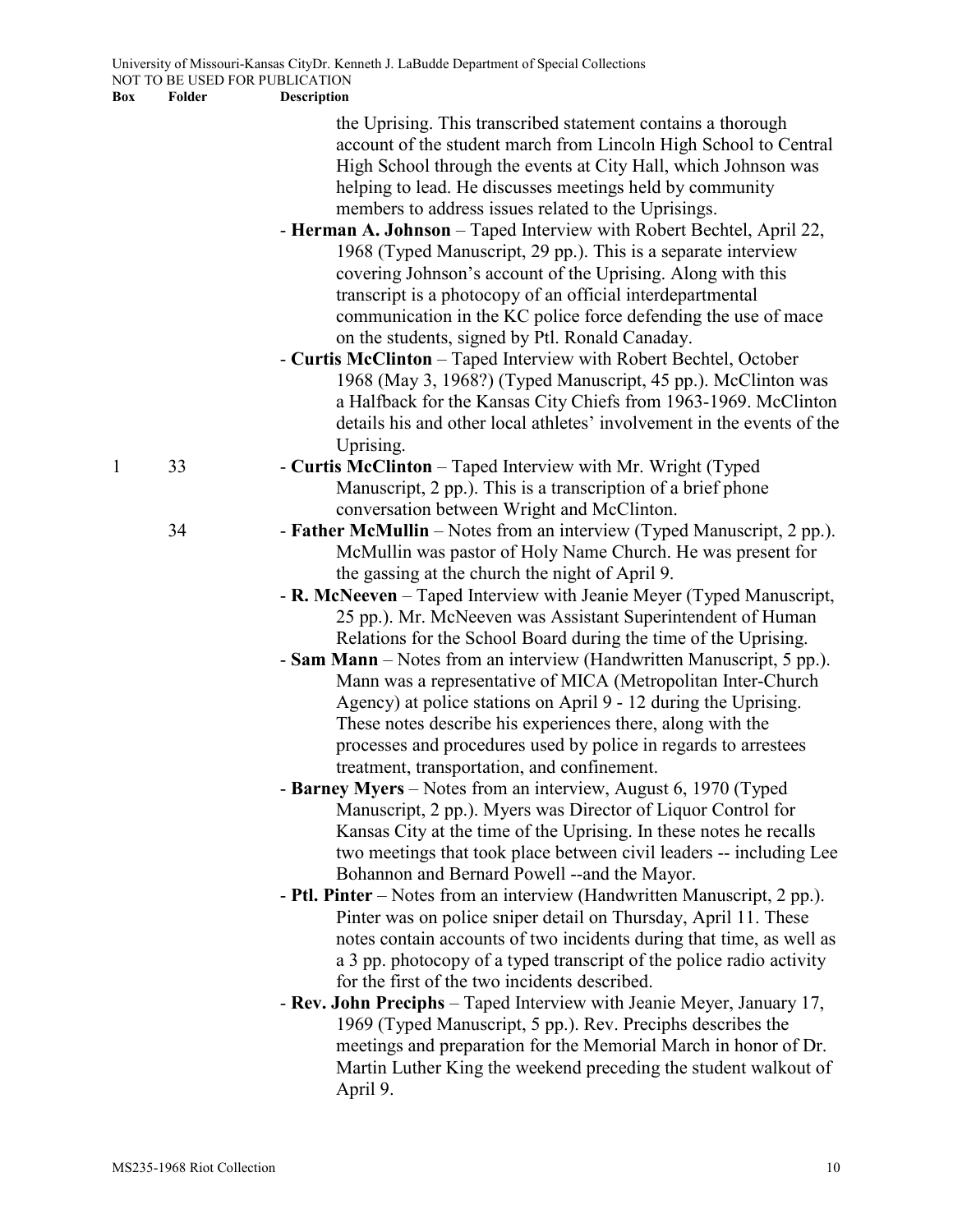- **Sgt. Clifford Price** Notes from an interview with Jeanie Meyer, "May 28" (Handwritten Manuscript, 4 pp.). Price was called back to work after finishing his shift at 8AM Tuesday, April 9, and followed the student marches along Linwood.
- **Leonard Pryor** Notes from an interview (Typed Manuscript, 1 p.). Pryor was an Art Teacher at Lincoln High School, and describes the police gassing of the high school on Wednesday, April 10.
- 1 34  **R.** Taped Interview with Robert Bechtel (Typed Manuscript, 5 pp.). R. was the minister of a small local church, and describes the experiences of two members of their congregation before addressing what they believe to be the long term implications of the Uprising for the black community in Kansas City.
	- **Dr. John Ramos** Notes from an interview (Typed Manuscript, 2 pp.). Dr. John F. Ramos, Jr. was a physician and a member of the Kansas City School Board, elected in 1964. He served with the Board until he died in 1970. Given the interview is centered around his communications with the Board of Education. Dr. Ramos describes the aftermath of the Lincoln High School gassings by police, and the subsequent meetings and steps that were taken by the Board of Education and the Police Board of Commissioners to address it.

35 - **Robert Roane** – Taped Interview with Ron Horn and Robert Bechtel, January 20, 1969 (Typed Manuscript, 28 pp.). Robert Roane was the C.O.E.<sup>[3](#page-10-0)</sup> Coordinator at Lincoln High School. Roane describes the procession of the Memorial March the week preceding the Uprising, as well as his efforts to coordinate other civil leaders to be present the morning of April 9 at the student walkout to ensure the safety of students and that outside agitators did not disrupt the students' intentions. Roane goes on to describe the events of the student march on April 9, the gassings at Lincoln High, and in general his experiences working with students throughout the events of the Uprising.

- **Harry Ross** Taped Interview with Ron Horn, January 21, 1969 (Typed Manuscript, 10 pp.). Ross was a Manual High School student, and President of the Senior Class, who ended up initially organizing the students who marched from that school to join the others.
- **Detective "Tuckie" Saunders** Notes from an interview (Handwritten Manuscript, 4 pp.). Saunders was in the Detective Division of the police force. In these notes he recalls assisting the kids with their march as well as the internal dynamics of the police force at that time.

<span id="page-10-0"></span> <sup>3</sup> According to the 1969 *Lincolnian*: "The C.O.E. was an educational program in high school designed for senior boys and girls. There are regular class periods in which human and industrial relations are stressed. Students were also acquainted with job trends and the possibilities for advancement on certain jobs. Pupils are placed on jobs for which they seemed best fitted. The coordinator made regular trips to plants where he had placed students to keep in touch with their progress. The employer in turn rated the worked on the standards set up for the job. Three units toward electives could be earned through the C.O.E. program."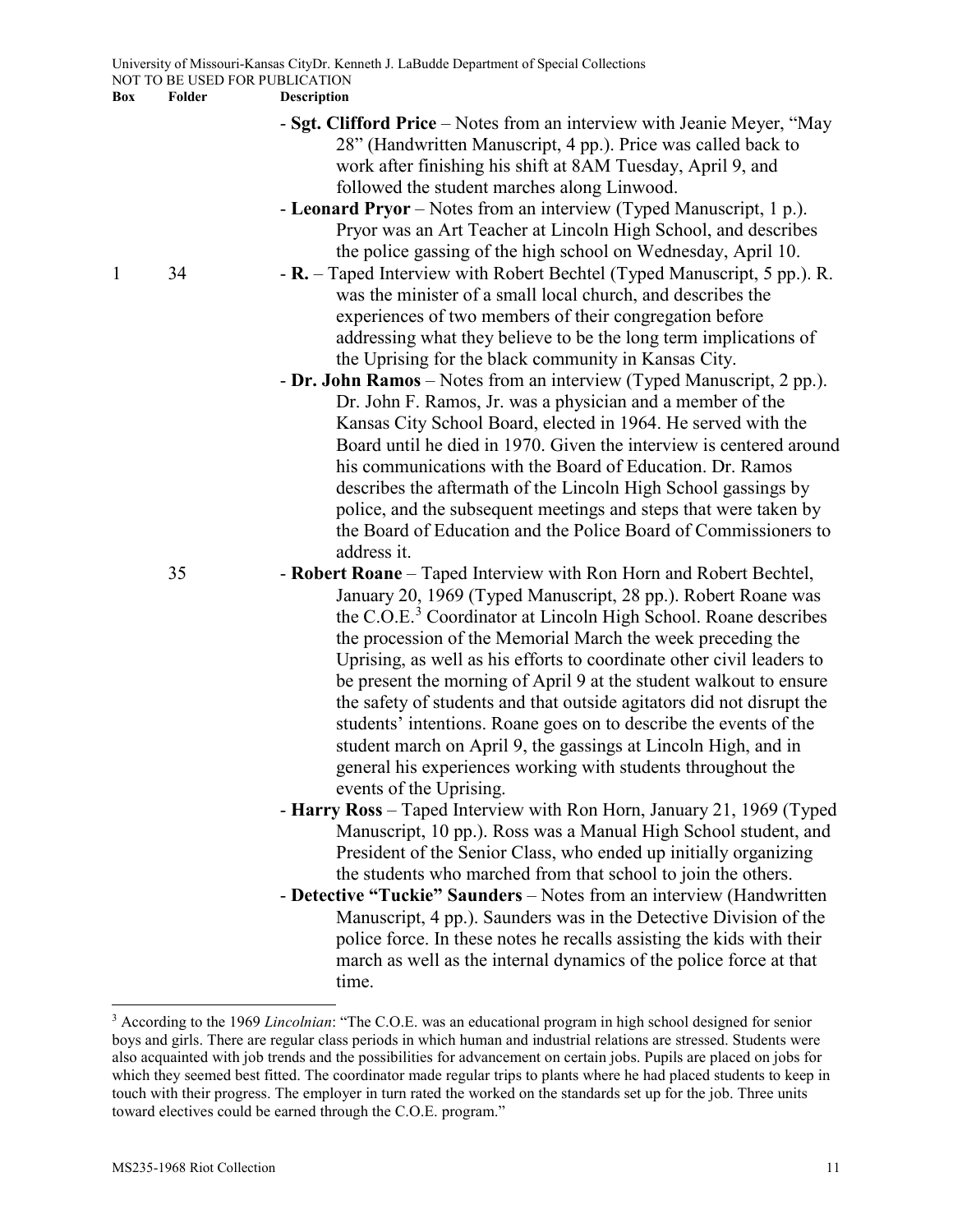University of Missouri-Kansas CityDr. Kenneth J. LaBudde Department of Special Collections NOT TO BE USED FOR PUBLICATION

**Box Folder Description**

|              |    | - Bishop Spears – Notes from an interview, June 8, 1968 (Handwritten                                  |
|--------------|----|-------------------------------------------------------------------------------------------------------|
|              |    | Manuscript, 7 pp.). Spears, a pastor new to Kansas City,                                              |
|              |    | remembers being called out of a service due to reports of marching                                    |
|              |    | students and tear gas. He goes on to describe the events of April 9,                                  |
|              |    | including the speakers at City Hall, the effort to bring students to                                  |
|              |    | Municipal Stadium, and MICA's role in further protesting Includes                                     |
|              |    | brief notes from interviews with Sheriff Owsley, Herman A.                                            |
|              |    | Johnson, Leon Jordan, Bruce Watkins, and Helen Stubbs.                                                |
|              |    | - Chester Stovall – Notes from an interview with Jeanie Meyer,                                        |
|              |    | September 1969 (Typed Manuscript, 8 pp.). Stovall worked for the                                      |
|              |    | HRC, and here recalls the effort to get Vernon Thompson out of                                        |
|              |    | jail, as well as the flood of donations received to assist people who                                 |
|              |    |                                                                                                       |
|              |    | were harmed by the riots.<br>- Leroy Swift - Notes from an interview (Typed Manuscript, 4 pp.). Swift |
|              |    | was a police officer on duty during the Uprising.                                                     |
| $\mathbf{1}$ | 35 | - Milton Tainter – Notes from an interview (Handwritten Manuscript, 3                                 |
|              |    | pp.). Tainter was the Executive Director of the Kansas City,                                          |
|              |    | Jackson County Chapter of the American Red Cross during the                                           |
|              |    | time of the Uprising. In these notes he describes the Red Cross'                                      |
|              |    | role in assisting those in need following the events.                                                 |
|              | 36 | - Chester Tindall – Interview with Kenneth King, September 4, 1969                                    |
|              |    | (Typed Manuscript, 30 pp.). Tindall was a Manual High School                                          |
|              |    | student. This interview covers the school marches, the march to                                       |
|              |    |                                                                                                       |
|              |    | City Hall, and the events at Holy Name Church.                                                        |
|              |    | - Rev. Richard Vogel – Notes from an interview (Handwritten                                           |
|              |    | Manuscript, 2 pp.). Vogel worked in the Civil Defense                                                 |
|              |    | Headquarters in the Jackson County Courthouse basement during                                         |
|              |    | the Uprising.                                                                                         |
|              |    | - Bruce R. Watkins – Notes from an interview (Typed Manuscript, 3 pp.).                               |
|              |    | Watkins was the Jackson County Circuit clerk and was present                                          |
|              |    | with Rev. Blair at the early stages of the student marches. The                                       |
|              |    | interview goes on to describe his role in negotiating Vernon                                          |
|              |    | Thompson's release and coordinating meetings between black                                            |
|              |    | elected officials, the Police Chief, and the Mayor.                                                   |
|              |    | - Robert Wheeler – Taped Interview with Ron Horn, March 26, 1969                                      |
|              |    | (Typed Manuscript, 9 pp.). Wheeler describes the coordinated                                          |
|              |    | efforts of educators to help students in the event of civil                                           |
|              |    | disturbance, as well as the communication processes and the                                           |
|              |    | administrative decision-making of educators during the Uprising.                                      |
|              |    | Wheeler was present at Lincoln High at the time of the police                                         |
|              |    | gassings.                                                                                             |
|              |    | - Sgt. Wilson – Notes from an interview, May 28, 1969 (Handwritten                                    |
|              |    | Manuscript, 3 pp.). Wilson was one of the police officers called                                      |
|              |    | back to duty after Tactical Alert Phase II (a police response                                         |

protocol) was implemented by Chief Kelley. He describes Lena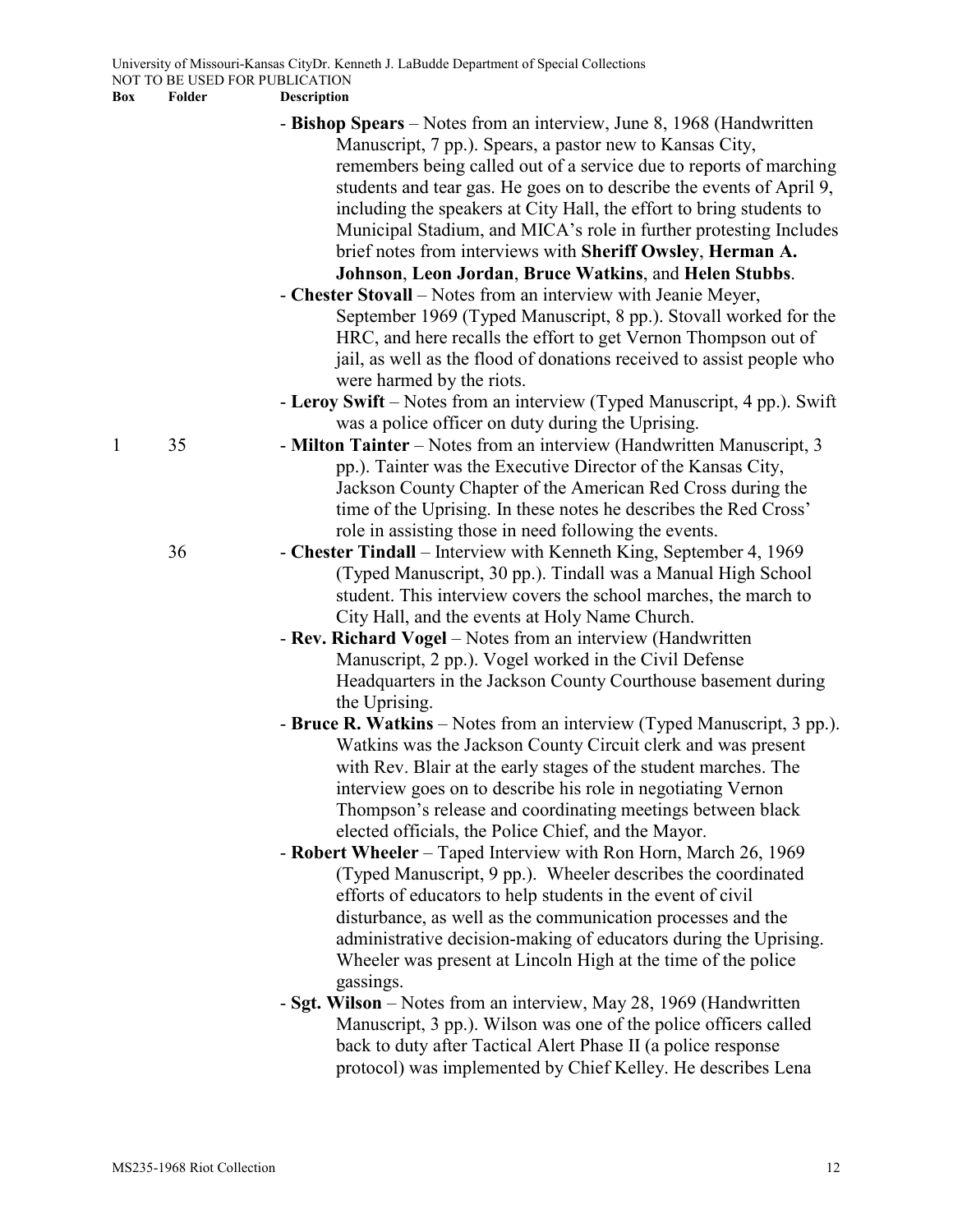Rivers Smith confronting the police line at City Hall, and was the officer who gave the order to release tear gas on the crowd.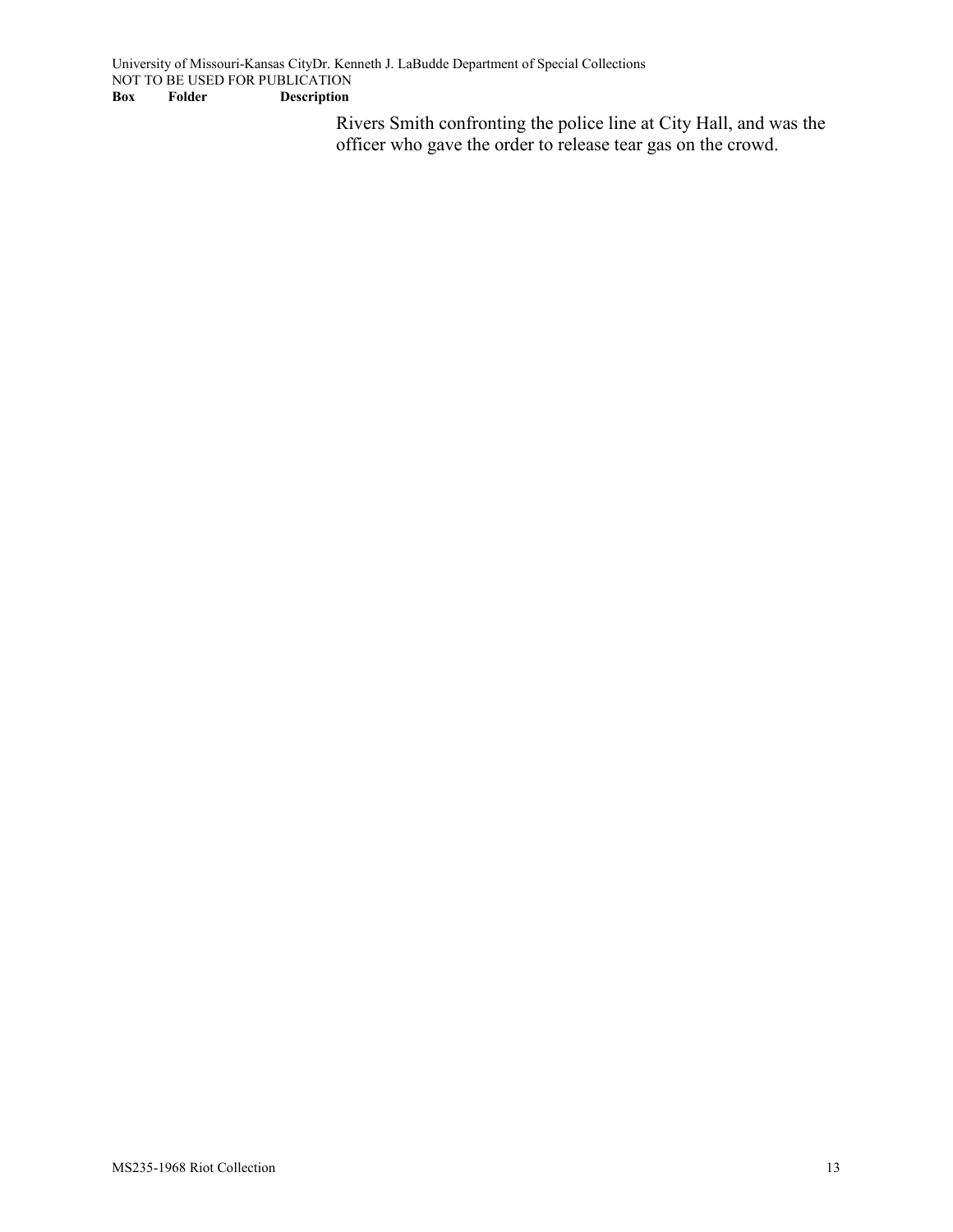University of Missouri-Kansas CityDr. Kenneth J. LaBudde Department of Special Collections NOT TO BE USED FOR PUBLICATION **Box Folder Description**

## **SERIES III: PHOTOGRAPHS AND SLIDES**

#### **Box Folder Description**

#### **A: Event-Related Images**

Images from this sub-series can be accessed online at: <http://dl.mospace.umsystem.edu/umkc/islandora/object/umkc:riot>

- 1 37 Slides 1-88
	- 38 Photographs 1-57
	- 39 Photographs 58-75
	- 40 Photographs 76-104
	- 41 Photographs 105-141

#### **B: Miscellaneous**

Images from this sub-series are not scanned.

- 1 42 **Slides**
	- 89-91: February 1965 "Movement Apparatus" from the old Spooner Thayer Museum in Lawrence, KS.
	- 92-98: February 1965 Charts Total Females; Group 1, Total 40 Subjects; Group 1, Total Males 18.
	- 99-130: December 1966 Wayne Miner Court Housing Project,  $8<sup>th</sup>$  and Euclid; exteriors and interiors of the buildings, residents outside in the snow.
	- 131-139: December 1970 Setups for recording sessions (for interviews?).
	- 140-142: February 1972 Demographic Maps of the Kansas City area.
	- 143-162: May 1973 Charts, Pictures and Diagrams for different care facilities (Woodsview, Stone, Eastman, Topeka State Hospital).
	- 163-205: Public Housing Project, San Francisco, California, Subject of H.U.D. Demonstration (interiors and exteriors of housing developments in Topeka, KS).

- 206-210: More charts and diagrams.

#### 1 43 **Photographs**

- 142: [B/W] Household interior, television; toddler peeking out from around the corner (4.5in x 3.25in) (2 copies).
- 143-148: [B/W] Household interior, television (4.5in x 3.25in) (144-146, same location) (147-148, same location).
- 149-153: [B/W] Wire grid for the "Movement Apparatus" from the old Spooner-Thayer Museum in Lawrence, KS (see Slides 89-90) (3.5in x 5in).
- 154-155: [B/W] Spooner-Thayer "Movement Apparatus" (3.5in x 5in).
- 156-158: [B/W] Spooner-Thayer "Movement Apparatus", opened up (3.5in x 5in).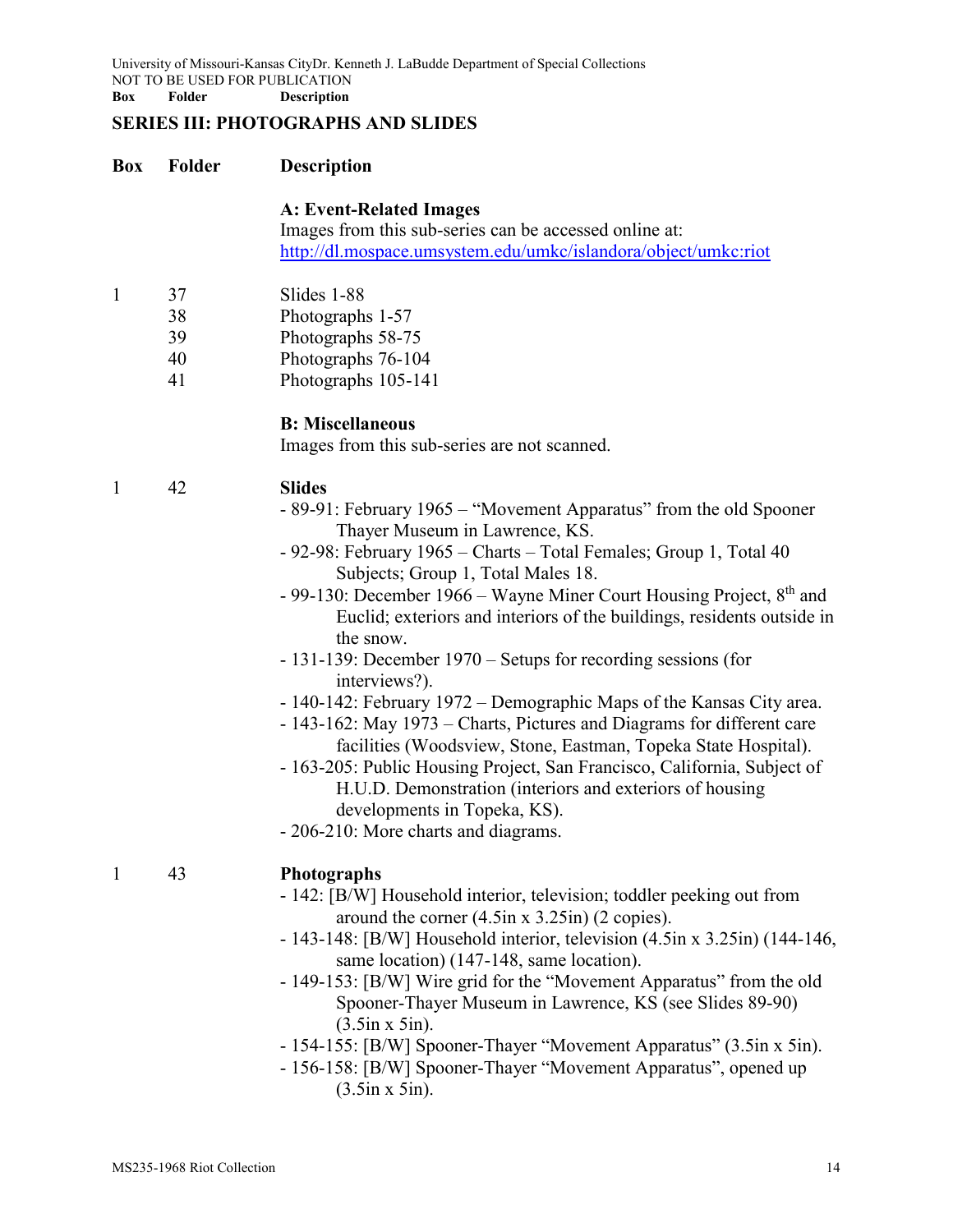University of Missouri-Kansas CityDr. Kenneth J. LaBudde Department of Special Collections NOT TO BE USED FOR PUBLICATION

- **Box Folder Description**
- 1 43 159: [B/W] Table with stacked cards; sign saying "Group 1, Total Males" 18", with arrow (3.5in x 5in) (2 copies).

#### 1 44 **Negatives**

- 85 Negatives, mostly from Photographs 58-141.

- Negatives and a contact sheet of household interiors.

- Negatives of the Spooner-Thayer "Movement Apparatus".

### **SERIES IV: AUDIO/MISCELLANEOUS**

| Box | Folder | <b>Description</b> |
|-----|--------|--------------------|
|-----|--------|--------------------|

## 2 N/A **5" Open Reels**

- 1: Fragmented Riot Radio Recordings, April 1968.

- 2: Fragmented Riot Radio Recordings, April 1968.

#### **Cassette Tapes**

- \*indicates tape had to be refitted with new cassette housing; and empty old cassette housing, containing original handwritten information, was retained
- 3: Police Dispatch Recording: April 11-12, 1968 (Zones 2, 3, 4, 5, 7, 8 & 9).
- 4: Police Dispatch Recording: April 11-13, 1968 (Zones 7 & 8).\*
- 5: Police Dispatch Recording: April 12, 1968 (Zones 2, 3, 4, 5, 7, 8 & 9).
- 6: Police Dispatch Recording: April 12-13, 1968 (Zones 2, 3, 4, 5, 7, 8 & 9).
- 7: Police Dispatch Recording: April 13, 1968 (Zones 2, 3, 4, 5, 7, 8 & 9).\*
- 8: Police Dispatch Recording: April 13-14, 1968 (Zones 2, 3, 4, 5, 7, 8 & 9).\*
- 9: Police Dispatch Recording: April 14, 1968 (Zones 7 and 8).\*
- 10: Police Dispatch Recording: April 14, 1968 (City Wide).\*
- 11: Police Dispatch Recording: April 14, 1968 (City Wide); also Interview with Keith Hinch, November 5, 1969.
- 12: Interview with Ken Cooper.\*
- 13: Interview with Ken Cooper, December 14 or 18 (1968-69-70?).\*
- 14: Interview with J.R. Dumouchel, December 16, 1970.\*
- 15: Interview with Syd Williams.
- 16: Interview with Syd Williams.
- 17: Interview with Syd Williams, May 1970.\*

## **Super 8MM Film**

- "Kansas City Mental Health Found." [Foundation].
- "600 E. 22."